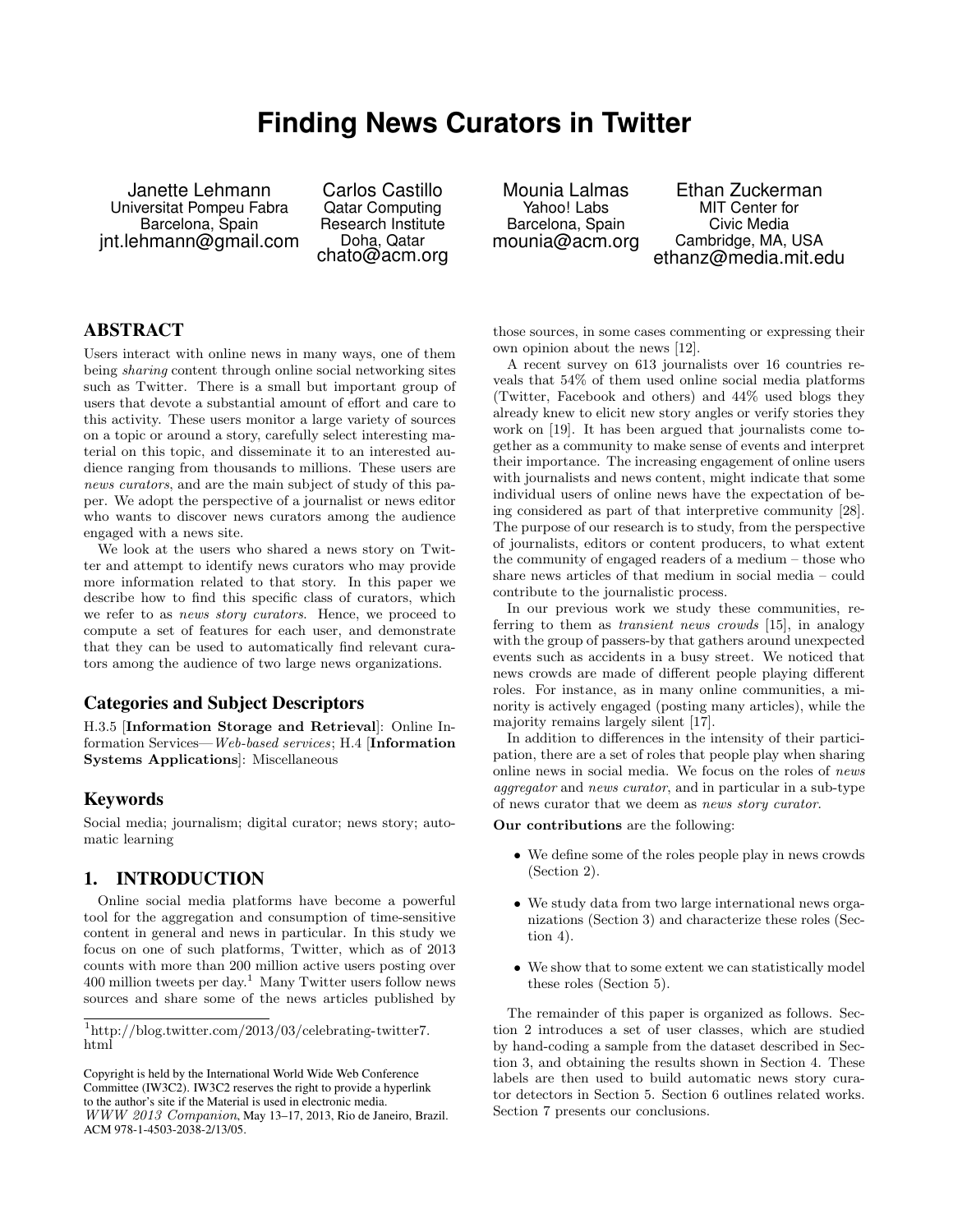# 2. CONCEPTS

Digital curation is a broad field concerned with the management and preservation of digital data, specially considering future re-use [27]. We focus on the role of online content curator, which has been defined as "someone who continually finds, groups, organizes and shares the best and most relevant content on a specific issue online." [4] In this paper, we focus on content curated via Twitter.

News story curators. We are particularly interested in online content curators who follow a developing news story, which we call *news story curators*. A famous example for this type of news curator is Andy Carvin (@acarvin), who mostly collects news related to the Arabic world, and became famous for his curatorial work during the Arab Spring [6]. As a news story curator for the Arab Spring, he aggregated reports in real time and tweeted sometimes thousands of tweets per day.

To find candidates for news story curators, we look at the news crowd of an article [15] which is the set of users who shared the article's URL in Twitter. We consider that among the users who share an article belonging to a developing story, some of them may follow-up with further tweets. In other words, given a news article and its crowd of users, our goal is to identify which of those users can be suitable curators for the story the article belongs to.

A manual analysis of our data and the characterisitcs of Twitter curators in general revealed different types of curators and we assume that these types are important for our work. We present next the dimensions in which curators can be divided.

Topic-focused/unfocused. We observed two types of users that are intensely engaged with news content in social media. We call them focused curators and unfocused curators.

A topic-unfocused curator is a user that collects contents about diverse topics, becoming a news provider of sorts, disseminating news articles about breaking news and top stories. For instance, @KeriJSmith, 2 a self-defined "internet marketer" tweets about various interesting news on broad topics.

A topic-focused curator is a more selective user, who collects interesting information with a specific focus. This focus is usually a geographic region or a topic. For instance, @chanadbh tweets about news related to Bahrain, whereas @brainpicker collects contents about art and design. Topicfocused curators play a pivotal role in the filtering and dissemination of news, and constitute a first line of defense against information overload [22].

With/without user commentary. The way in which different users curate content varies substantially. In most cases, users include links in their tweets to the content they have found. Sometimes, they also provide personal comments and opinions, using Twitter as both a news service and a social network [14]. For instance, @DruidSmith is a geolocation/GPS expert who, aside from linking to content from other sources, also shares his own knowledge and experience.

Human/automatic. In Twitter there is a significant amount of news aggregators. They collect news articles (e.g. from RSS feeds) and automatically post their corresponding head-

Table 1: General characteristics of our datasets: number of articles, users, and tweets.

|         |          | Users |           | Tweets |                 |
|---------|----------|-------|-----------|--------|-----------------|
| Dataset | Articles | Total | Per crowd |        | Total Per crowd |
| BBC     | 75       | 13.3K | 177       | 35.5K  | 201             |
| AJE     | 155      | 8.3K  | 53        | 24.0K  | 154             |

lines and URLs to Twitter. The majority of them post many tweets per day related to breaking news and top stories, e.g. @BreakingNews. A minority are focused on more specific topics, and thus constitute topic-focused aggregators. In all cases, they do not provide any personal contents or opinions.

For instance, @RobinGood is a widely recognized curator on the topics of media, technology and design. However, @RobinGood maintains a personal selection of blog and directories of RSS, which he updates weekly. His account distributes automatically the stories that appear in those sources. Thus, all of his tweets are generated automatically.

Some news aggregators seem to be considered valuable by users, as in the case of @RobinGood who has over 17,000 followers as the time of this writing. However, whether all news aggregators provide interesting content to a topic is questionable.

In summary, there are different types of users that aggregate content. They differ in the number of topics they cover (focused/unfocused), in how much commentary they include (only URLs or URLs and comments) and in the way they post information (human/automatic).

These insights allow us to make a first characterization of news story curators. Tweeting about a story but also about many other stories that are not related (e.g. not the same topic or geographic region) indicates that the user is not interested in the story per say, thus, should be considered as a curator for it. Moreover, we are not interested in finding mere news aggregators, who automatically post content from a set of sources, sometimes using automatic filters. Instead, we look for news curators, where there is human intelligence behind the choice of each individual article. As a consequence, we distinguish between human and automatic tweet creation in this paper. The next section describes the datasets used to bring these concepts to practice, in order to find concrete instances of news story curators.

# 3. DATASETS

We collected news articles published in early 2013 on two major online news websites, BBC World Service (BBC) and Al Jazeera English (AJE). We downloaded periodically the homepage of each of these websites, from which we sampled at random a subset of news articles. We focused on the headline news, e.g. opinions, magazine and sport news were not included. The sampled articles cover a variety of stories such as Obama's inauguration, the conflict in Mali, and the pollution in Beijing. Table 1 summarizes the main characteristics of our datasets.

For each of the sampled articles, we started a process that used Twitter's API<sup>3</sup> to periodically find tweets containing that article's URL. The earliest tweets followed almost immediately the publication of the article, as each of these

<sup>&</sup>lt;sup>2</sup>In this paper we follow Twitter's convention of prefixing usernames with an "@" sign.

<sup>3</sup>http://dev.twitter.com/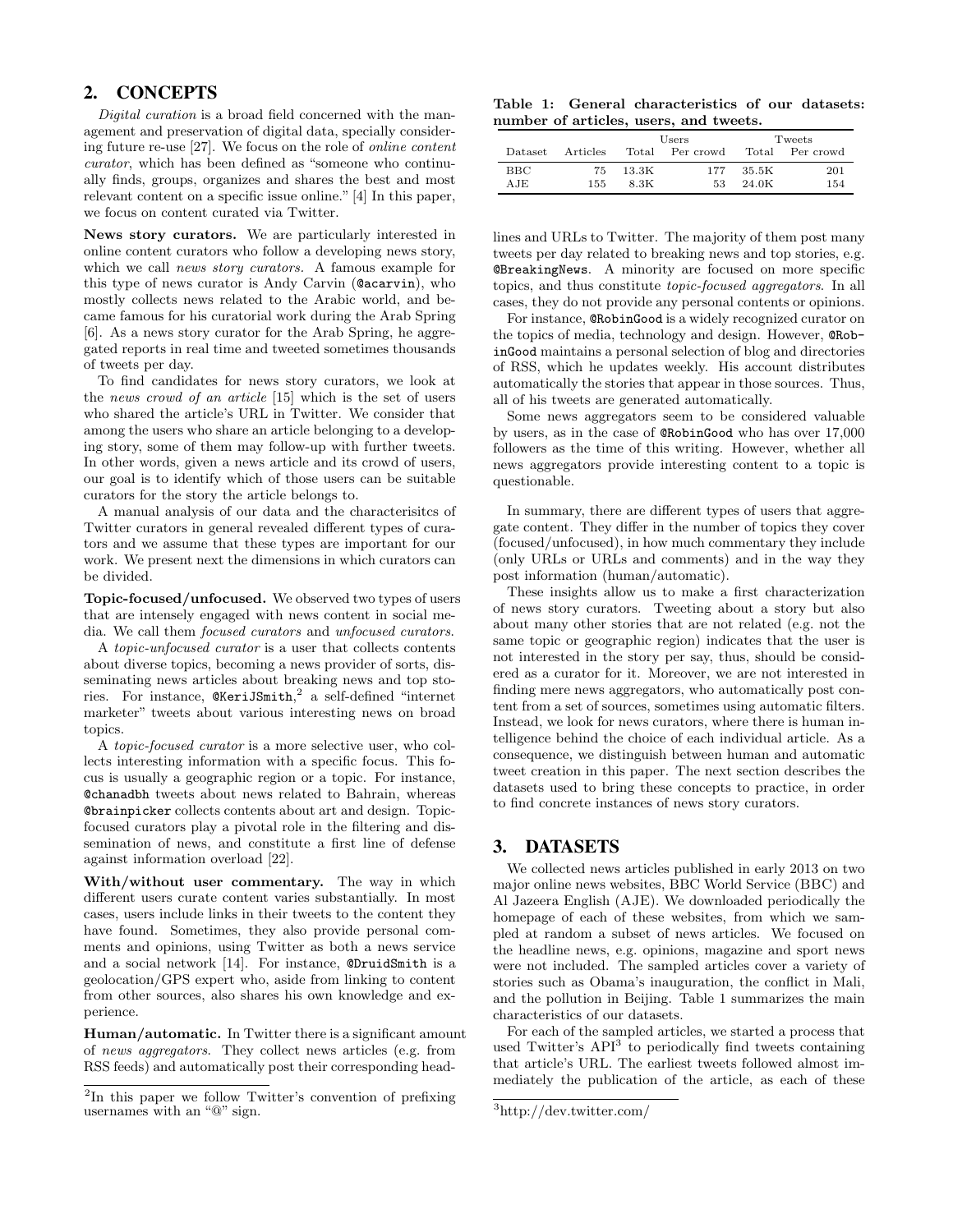

Figure 1: Distributions of crowd sizes, i.e. number of candidate news story curators.

news organizations disseminate their content via their own twitter account(s) (e.g. @BBCWorld, @AJEnglish).

Spam filtering. In Twitter there is a substantial amount of spam. Therefore, as an heuristic informed by previous works [3, 25], we removed accounts having a clearly anomalous behavior. We tried to keep our intervention to a minimum, and thus discarded only tweets falling in the top 5% of the distribution of a spam-related variable. We discarded accounts having more than 98 tweets per day, more than 90% of retweets, or more than 92% of tweets containing URLs. We also examined manually about 100 of the most prolific accounts and defined a blacklist of high-throughput automatic accounts that do not focus on any particular region, topic, or news provider.

News crowds extraction. The news crowd of an article consists of all the users who tweeted its URL within the first 6 hours after publication [15]. This encompasses about 90% of the tweets an article receives in the datasets we use (87% for BBC and 91% for AJE).

Finally, we excluded articles that did not generate a significant response in Twitter or that generated an extremely high one. Specifically, articles with very small crowds (lower 15% of the distribution) or very large ones (upper 5% of the distribution) were excluded. We kept articles with 50– 150 users for BBC news articles and 70–360 users for AJE. We remark that the distribution of users per crowd is very skewed, as shown in Figure 1. Also, the crowds around articles in AJE are smaller than the ones in BBC, following the different sizes of the audiences of these websites.

# 4. LABELING NEWS STORY CURATORS

We apply the definitions from Section 2 to the dataset described in Section 3. In an automatic system, we would apply supervised learning to detect story curators, and thus a training set (human-provided labels) is required. As we shall see in this section, there are a number of issues that have to be dealt with carefully in order to obtain the labels.

Example. An example helps understand our labeling process. We selected two articles from our data set and looked at their crowds, i.e. the users who posted these articles to their Twitter timelines. Table 2 lists some of these users and their characteristics. We focus on two characteristics

Table 2: Example of users for two news articles. We include the number of followers, tweets per day, fraction of tweets containing URLs and user mentions ("@"), the type of tweet generation and the main topic.

|                                                           | Foll. | Tweets<br>/day | Fraction<br>URL | $^{\circ}$ | Type              | Topic  |
|-----------------------------------------------------------|-------|----------------|-----------------|------------|-------------------|--------|
| 16 Jan $2013$ – Syria allows UN to step up food aid       |       |                |                 |            |                   |        |
| <b>@RevolutionSyria</b>                                   | 88122 | 189.13         | 0.86            | 0.02       | Auto.             | Syria  |
| <b>@KenanFreeSyria</b>                                    | 13388 | 9.29           | 0.74            | 0.28       | Human             | Syria  |
| <b>@UP</b> food                                           | 703   | 10.22          | 1.00            | 0.00       | $_{\text{Auto.}}$ | Food   |
| 18 Jan 2013 – US cyclist Lance Armstrong admits to doping |       |                |                 |            |                   |        |
| @KevinMcCallum                                            | 15287 | 60.15          | 0.18            | 0.77       | Human             | Sports |
| Chuyanxing                                                | 3224  | 69.19          | 1.00            | 0.00       | $_{\text{Auto.}}$ | Misc.  |
| <b>@WaseemMansour</b>                                     | 1298  | 15.33          | 1.00            | 0.00       | $_{\text{Auto.}}$ | Misc.  |

of them: 1) whether they seem human or automatic, which separates news aggregators and curators, and 2) whether they seem to be interested in the topic of the article or not, which describes the topical focus of a user.

In Table 2 the first article is about the civil war in Syria. Two of the users who posted this story have several tweets related to Syria: @RevolutionSyria provides automatically generated tweets, whereas the content twitted by @Kenan-FreeSyria is collected by hand. We can see this by looking at the number of tweets per day for @RevolutionSyria and the fact that it has almost no user mentions (it does not engage in conversations with others). The user @UP\_food is an news aggregator that apparently tweets anything containing the word "food", but is not relevant for the developing story about Syria. The second article is on the doping scandal of Lance Armstrong. We could detect one curator for this story, @KevinMcCallum, who routinely collects sports-related content. The other users in the crowd aggregated breaking and top news in an automatic manner (e.g. @huyanxing and @WaseemMansour).

Pre-filtering. We define two criteria to reduce the number of users under consideration (i.e. potential story curators). First, we examine only users with at least 1,000 followers, as users with less followers are not influential enough to play a significant role in the Twitter ecosystem [23]. We also apply the method from [15] to detect when an URL posted by a news crowd member is related to the original story that created that crowd. We consider only users whom according to that method posted at least one URL related to the original news article.

Labeling process. We created our training data by selecting a sample of 20 news articles: 10 from AJE, and 10 from BBC. For each news article, we sampled uniformly at random 10 users who posted the article. We then asked three volunteers to provide labels.<sup>4</sup> We provided them examples and typical characteristics of the various types of news aggregator and curator (as discussed in Section 2).

For the labeling task, we showed the title of the news article and a sample of tweets of the user. We showed tweets that were posted directly after the news article, as the lifetime of some stories can be very short. We also presented the profile description and the number of followers of the user.

<sup>&</sup>lt;sup>4</sup>All three are computer science or engineering graduates with experience in using Twitter.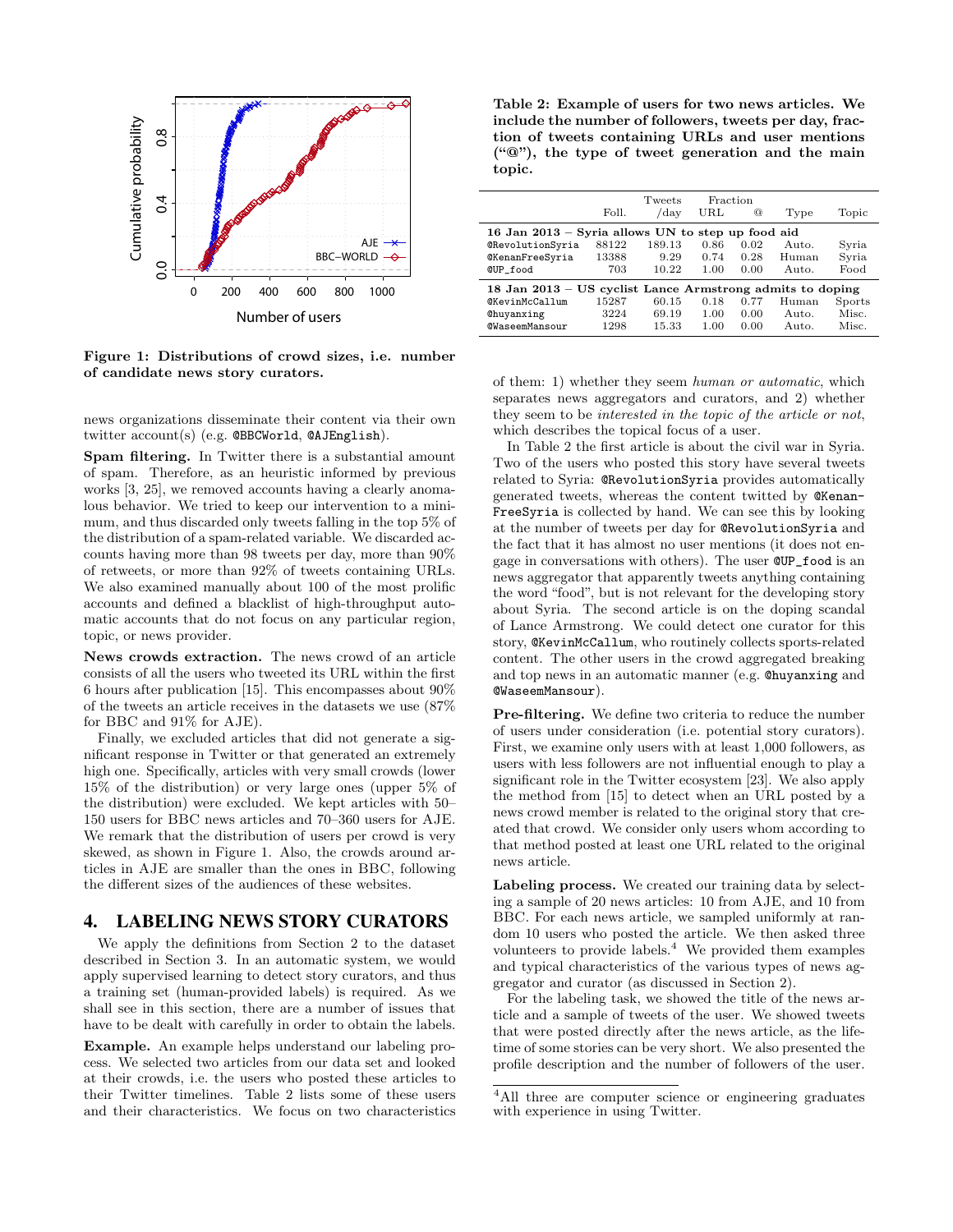Then, we asked our annotators to label the user according to the following instructions:

You will be presented with the title of a news article, and tweets and profile information of a Twitter user.

Q1) Please indicate whether the user is interested or an expert of the topic of the article story:

- Yes: Most of her/his tweets relate to the topic of the story (e.g. the article is about the conflict in Syria, she/he is often tweeting about the conflict in Syria).
- Maybe: Many of her/his tweets relate to the topic of the story or she/he is interested in a related topic (e.g. the article is about the conflict in Syria, she/he is tweeting about armed conflicts or the Arabic world).
- No: She/he is not tweeting about the topic of the story.
- Unknown: Based on the information of the user it was not possible to label her/him.

Q2) Please indicate whether the user is a human or generates tweets automatically:

- Human: The user has conversations and personal comments in his tweets. The text of tweets that have URLs (e.g. to news articles) can be self-written and contain own opinions.
- Maybe automatic: The Twitter user has characteristics of an automatic profile, but she/he could be human as well.
- Automatic: The tweet stream of the user looks automatically generated. The tweets contain only headlines and URLs of news articles.
- Unknown: Based on the information of the user it was not possible to label her/him as human or automatic.

The label "unknown" corresponds to the case where the annotators were not able to reach a decision. Possible reasons were the language of the tweets (e.g. the user is tweeting in Chinese). In total, 417 labels were collected. We decided to label whether a user is interested in the topic of the news story or not, instead of asking whether the user is an expert of that topic. We assume that users that are not experts (e.g. eye-witnesses), but interested in the story, could reveal interesting information for journalists.

For the training set, we considered only users for which at least two annotators provided a decisive label (Yes or No, Human or Automatic). We discarded any "maybe", "maybe automatic", and "unknown" labels, as these users could be used neither for training nor evaluation purposes. The distribution of labels is shown in Table 3. While 13% of the AJE users were labeled as both interested in the topic and human, only 1.8% of them had both labels in the case of BBC.

# 5. AUTOMATICALLY FINDING NEWS STORY CURATORS

In this section we present our approach for automatically finding news curators. We first describe our learning framework and the features we use, then we present the results based on the training set described in Section 4.

#### Table 3: Distributions of the human-provided labels.

|                   | Interested? |              |            | Human or Automatic? |               |            |
|-------------------|-------------|--------------|------------|---------------------|---------------|------------|
| Dataset           | $\, n \,$   | ves          | not        | $\eta$              | human         | automatic  |
| AJE<br><b>BBC</b> | 63<br>58    | 21%<br>$3\%$ | 79%<br>97% | 71<br>54            | $55\%$<br>35% | 45%<br>65% |

# 5.1 Learning Framework

We defined two tasks: the first one detects users that are interested in the given story or topics associated with the article (UserIsInterestedInStory), and the second one evaluates whether the user is human or generates its tweets automatically (UserIsHuman). As discussed in the previous section, we consider users as potential curators only if they have at least 1,000 followers and posted at least one URL related (according to the method in [15]) to the original news article. We use standard evaluation metrics such precision, recall, and AUC, all measured after ten-fold cross validation.

# 5.2 Features

Previous work including [10, 24, 26] provides us with some useful information about suitable features for the detection of curators. These include network-based features such as the number of followers of a user – shown not to be sufficient on its own as a predictor of expertise by [26] – as well as contextual features including user profile and user lists [24]. Our features try to capture three aspects of users: (1) the *visibility* of a user;  $(2)$  characteristics of the user's tweets that might separate human from automatic users; and (3) how focused are the tweets of users with respect to the news media source. We transformed the frequency-based values to provider-specific quantile values in the filtered dataset, as we are merging users coming from two different news providers whose audiences have different sizes, as we showed in Figure 1. These features are denoted by the suffix Q in the feature name.

Visibility. The visibility of a Twitter user is a core characteristic of a curator. There are different features that can be associated with a user visibility. This can be captured by the number of followers (UserFollowersQ) or the number of Twitter lists containing that user (UserListedQ). We remark that both features are highly correlated in our data  $(r^2 = 0.96)$ , which is consistent with the findings of Sharma et al. [23]. However, we do not know a priori if one of the features is more important than the other in any of the two classification tasks that we attempt.

Tweeting activity. In Section 4 we described the presence of prolific automatic accounts in Twitter. Features that capture the tweeting activity of a user may reflect best the differences between human and automatic accounts. We measure the number of tweets per day ( $UserTweetsDailyQ$ ), the fraction of tweets that contains a re-tweet mark "RT", a URL, a user mention or a hashtag (respectively, UserFracRetweets, UserFracURL, UserFracMention, and UserFracHashtag).

Topic focus. A natural measure of topical focus is how many different articles in each dataset has this user tweeted  $(UserCrowsQ)$ . Additionally, as articles belong to a section in each website (e.g. sports, business, Europe, USA), we also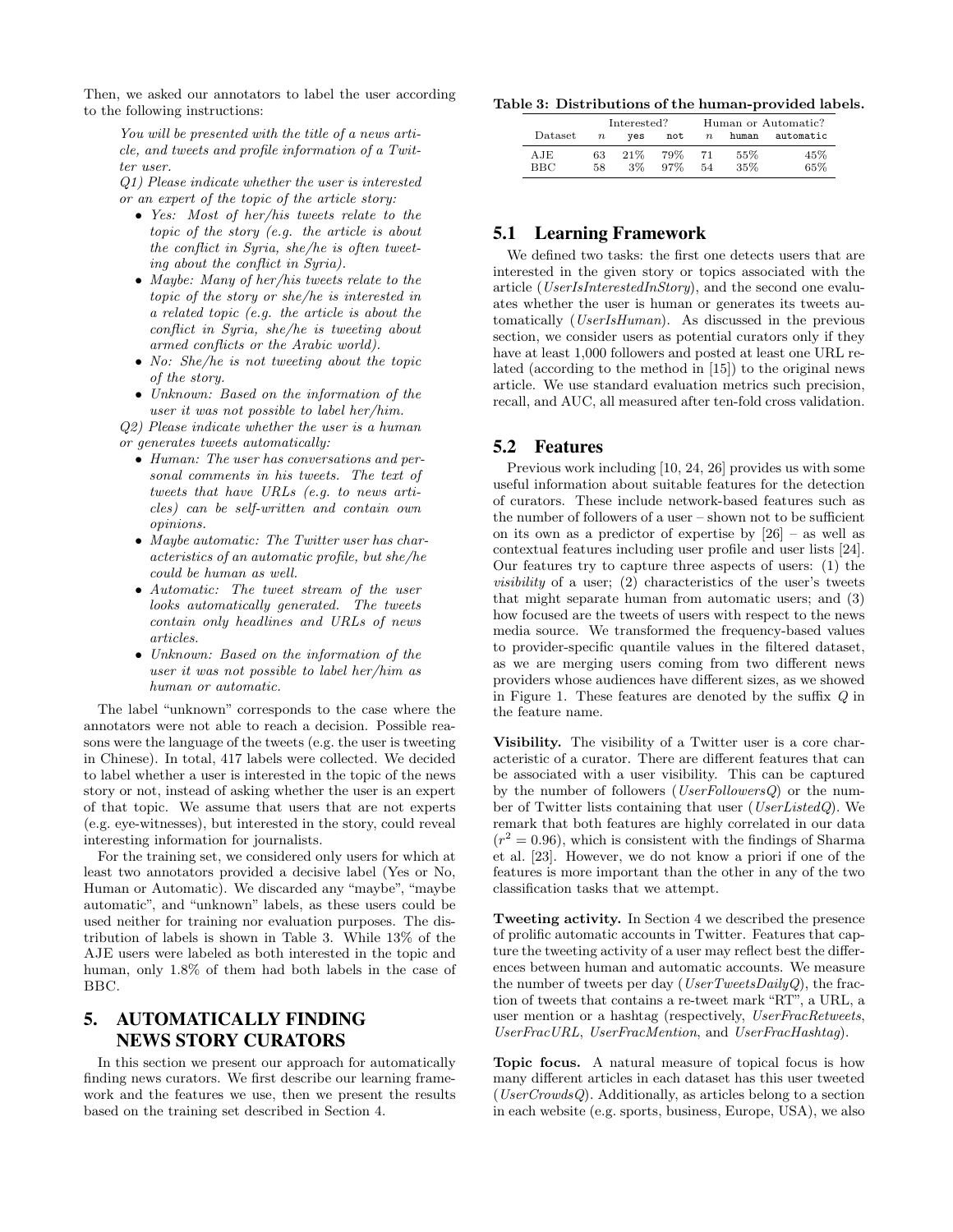define the number of distinct sections of the crowds s/he belongs to  $(UserSectionsQ).$ <sup>5</sup>

### 5.3 Results

We tried two types of models, one considering only a single input feature, and one considering all the input features. We remark that in all cases there are two implicit rules: the user must have at least 1,000 followers and the user must have posted an article that is likely to be related to the original article.

Simple models. For the task UserIsHuman, a basic but effective approach is to apply a simple rule, which yields a precision and recall of 0.85 (for the human class), and an AUC of 0.81:

 $UserFracURL \ge 0.85 \Rightarrow$  automatic, otherwise human.

This means that a news aggregator (automatic user) can be readily identified because a large fraction of its tweets contain URLs. This agrees with previous works (e.g. [3]) and our manual analysis of the data in Section 2.

For the task UserIsInterestedInStory, the following rule yields a precision of 0.48 (remember the classes are not balanced), a recall of 0.93 (for the interested class), and an AUC of 0.83:

UserSections $Q \ge 0.9 \Rightarrow$  not-interested, otherwise interested

This means that if a user does not tweet about many different sections of a news site, one can expect that the sections s/he is tweeting about relate to the topic of the story, thus, s/he is interested in the story of the given article. However, it is not always the case as we can see in Table 2: the curator @UP\_food collects tweets around the topic "food", which is not relevant for the story about Syria.

Complex models. More complex models, in our case, a random forest after information-gain-based feature selection, as implemented in Weka, $^6$  perform better for the UserIsHuman task (AUC 0.93 vs AUC of 0.85 for the single-feature model). As expected, all features related to the tweeting activity (UserFracRetweets, UserFracURL, UserFracMention, and UserFracHashtag) are the most important features for this model.

Adding more features to the model for the UserIsInterestedInStory task also yields an improvement in performance when comparing with the single-feature model (AUC 0.90 vs AUC 0.83), and might also improve the robustness of the prediction. Given a large class imbalance for the UserIs-InterestedInStory task, we applied asymmetric misclassification costs. Specifically, false negatives (classifying an interested user as not interested) were considered 5 times more costly than false positives; values close to this number did not change substantially the obtained results.

All results are summarized in Table 4. Overall, we were able to demonstrate that the considered features can be used

Table 4: Evaluation of models for the UserIsHuman and UserIsInterestedInStory tasks.

|                | Precision | Recall | AUC  |
|----------------|-----------|--------|------|
| automatic      | 0.88      | 0.84   | 0.93 |
| human          | 0.82      | 0.86   | 0.93 |
| interested     | 0.95      | 0.92   | 0.90 |
| not-interested | 0.53      | 0.67   | 0.90 |

to automatically find news (story) curators among the audience of two large news organizations, BBC and AJE. Note that, as shown in Section 3, there is a difference in the sizes of the audiences of these websites (Figure 1); nonetheless, we could identify story news curators for both.

### 5.4 Precision-oriented evaluation

We also compared our method with two baseline approaches: (1) select the users with the largest number of followers among the candidates, and (2) select the users with the largest number of stories detected as related to the original one (using the system in [15]).

Data. We selected a sample of 20 news articles that had at least one curator, detected using the model that uses all the features with a confidence value  $\geq$  = 0.75. For comparison, we extracted for each article the same number of possible curators using the other two approaches. Then, we merged the results together without providing which system identified which curator. We asked the same three assessors to evaluate the results using the question (Q1) of Section 4.

Results. We collected about 210 labels for 70 units. The assessors labeled 71% of the users as not interested, 6% as interested, and 15% as maybe interested. We merged the labels yes and maybe, and we considered only users for which at least two assessors had the same label. As a consequence an unequal number of labels per approach is given. The worst performance was obtained by the follower-based approach  $(2/18 = 11\%)$ : only two users with a high number of followers were labeled as curators and 18 users with a high number of followers were not curators.

A better performance was obtained by the automatic detection of related stories  $(5/20 = 25\%)$ , but our approach outperformed the other two  $(6/16 = 37.5\%).$ 

### 6. RELATED WORK

The availability of text collections in which authorship can be identified has generated a significant amount of activity around the topic of expert finding. The first approaches to expert finding where either text-based [7] or networkbased [1]. Both paradigms have evolved over the years, and recent approaches combine them e.g. [8].

Expert detection in Twitter has become an active research topic [13], especially with the increased usage of Twitter as a service for news aggregation and consumption. Twitter experts, called curators, collect high valuable and informative news and other content around a topic. They also are known to identify interesting news (that end up becoming popular) earlier on [11].

The detection of curators is a difficult challenge mainly caused by the dynamic nature of Twitter. For instance, Pal et al. [20] argued that network-based features (e.g. followernetwork) are not always suitable because the lifetime of a topic can be very short. In addition, users are followed for

 ${\rm ^5The}$  section of an article can be extracted from the prefix of the path of the article. For instance, articles under http: //www.bbc.co.uk/news/world-latin-america-21001060 correspond to the section "Latin America" of BBC. In websites organized in a different manner, other ways of defining sections may be necessary.

<sup>6</sup>http://www.cs.waikato.ac.nz/ml/weka/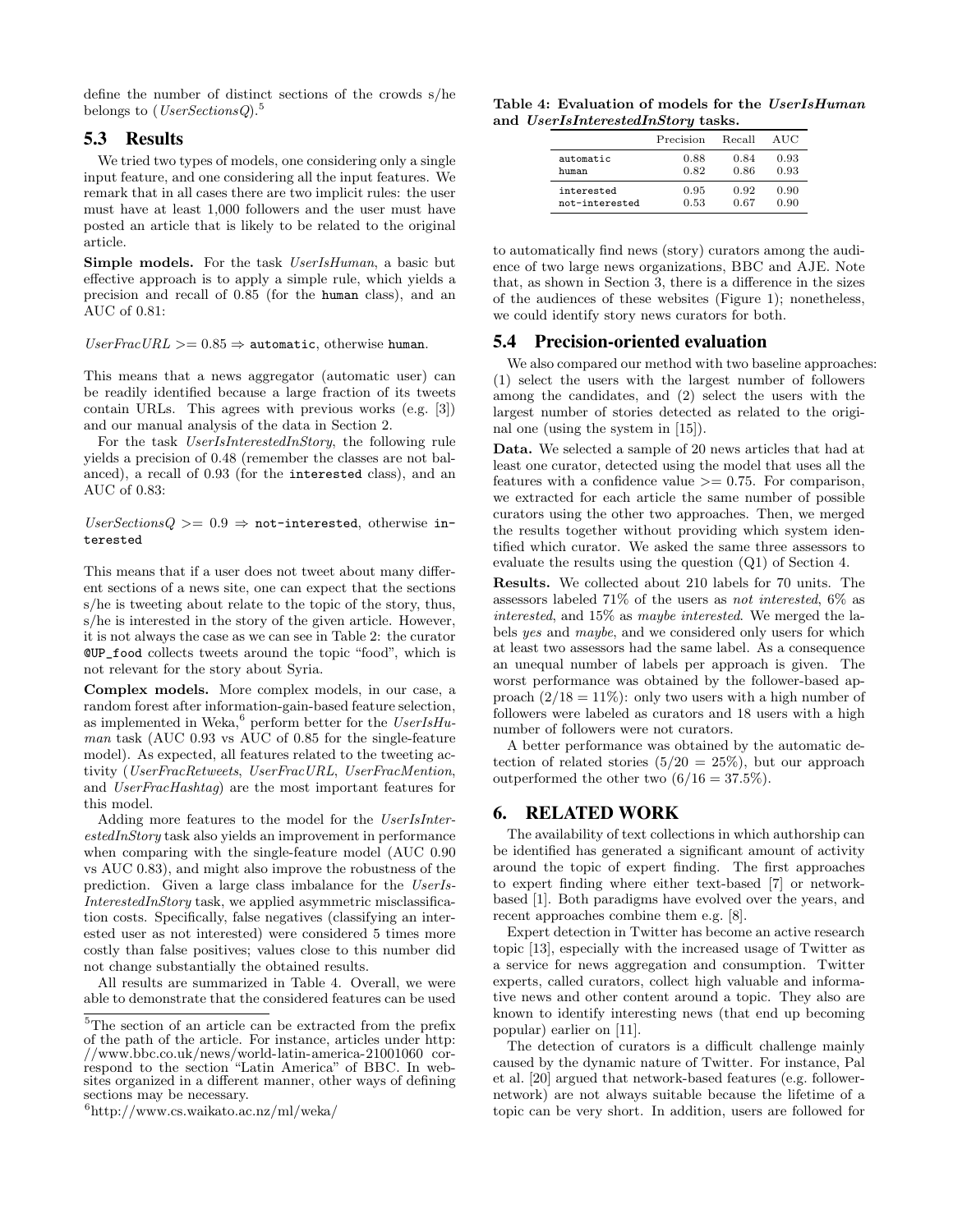other reasons than their topical expertise, thus reducing the effectiveness of network-based features to detect experts in Twitter [26]. Network features based on the retweet network in combination with content features were shown to better reflect the dynamic nature of Twitter and as such more suitable for the task of detecting experts [13].

Contextual data (as contained in the user profile including the user name) have to be used carefully, as user studies showed that the name of the user may bias the judgment. Indeed, Pal et al. [20] demonstrated that people rank topicrelated tweets from celebrities as more interesting and authoritative than when the same information is tweeted by non-celebrity users. On the other hand, contextual data provides useful information such as the lists a user belongs to [16, 24, 10]. User lists are a widely used Twitter feature that allows users to group other users, for instance, around a same topic. Wagner et al. [24] demonstrated that features based on the user lists perform best, compared to contentbased features based on recent tweet/retweets and features based on the profile. Approaches to automatically extend or create these lists exist as well [5]. Nowadays, these lists are also used to filter valuable content for journalists. For instance, Storyful is a news agency that provides user lists, developed by journalists for journalists.

Our approach is different because our aim is not to develop a new expert detection approach for Twitter. We took the perspective of journalists and editors who are interested in understanding the users who are tweeting their articles, and want to detect those users that could provide further content to the story of the news article. We referred to these users as news story curators.

Twitter has been used as a source of news recommendations, typically by exploiting Twitter-specific features extracted from post-read social responses [2, 9, 18, 21], tweets content (hashtags, topics, entities), users followees and followers, public timelines and retweeting behavior. However these works aim at building personalized recommender systems; their aim is to suggest news articles based on the inferred topical interests of a user. Our objective is entirely different; we want to provide journalists and editors a tool that recommends them news story curators whom they may wish to follow, as these curators may provide content that complements or extends the one that they have produced.

# 7. CONCLUSIONS

In this work we have defined and modeled a class of users, news story curators, that has the potential to play an important role in the news ecosystem, particularly for journalists, editors, and readers.

We have found that finding news story curators is a challenging task. First, there is a large amount of automatic activity on Twitter, and some of these news aggregators are actually considered by some users to be good curators. Second, posting a link in Twitter may or may not reflect a long-standing interest on the subject of the link.

In our approach, we have automatically found news story curators. A key aspect of that system is being able to assess how spread are the interests of a user. This matched our intuitions in the sense that the more diverse a user's interests are, the less likely that person is to be a good news curator.

Next, we have tackled this problem by trying to separate automatically-operated accounts from manually-operated ones, showing that while simple rules can be somewhat effective,

combining different aspects of the information available about a user can yield better results.

Future work. There are several directions in which the current work can be extended. First, besides topicality other variables can be incorporated, e.g. interestingness and serendipity. Second, a user-centered method could be developed in which the input is a user and the output is a set of news curators. In both cases, incorporating other types of information including e.g. content-based features from lists [10] could improve the performance of these systems.

The results can be extended to reveal a better understanding of the curator ecosystem in Twitter. The application of the framework on other news provider could provide further insights and highlight differences depending on the source of the news article. An open question is whether news aggregators, which are comparable to RSS feeds, possess any kind of functionality in Twitter, especially, if they have a large audience and if their interests are focused around a few topics.

Data availability. The data used in this study is available upon request for research purposes.

# 8. ACKNOWLEDGMENTS

This work was partially funded by Grant TIN2009-14560- C03-01 of the Ministry of Science and Innovation of Spain. This work was carried out as part of Janette Lehmann internship at QCRI. The authors would like to thank Noora Al Emadi, Diego Sáez Trumper and Hemant Purohit for the labelling tasks and Mohammed El-Haddad and Nasir Khan from Al Jazeera for insightful discussions and comments.

Key references: [15, 22]

### 9. REFERENCES

- [1] M. Abrol, U. Mahadevan, K. McCracken, R. Mukherjee, and P. Raghavan. Social networks for enterprise webs. In Proc. of WWW, 2002.
- [2] D. Agarwal, B.-C. Chen, and X. Wang. Multi-faceted ranking of news articles using post-read actions. CoRR, abs/1205.0591, 2012.
- [3] F. Benevenuto, G. Magno, T. Rodrigues, and V. Almeida. Detecting spammers on twitter. In Collaboration, Electronic messaging, Anti-Abuse and Spam Conference (CEAS), July 2010.
- [4] R. Bhargava. Manifesto for the content curator: The next big social media job of the future? http://www.rohitbhargava.com/2009/09/manifestofor-the-content-curator-the-next-big-social-media-jobof-the-future-.html, September 2009.
- [5] I. Brigadir, D. Greene, and P. Cunningham. A system for twitter user list curation. In RecSys, pages 293–294, 2012.
- [6] A. Carvin. Distant Witness. CUNY Journalism Press, 2013.
- [7] N. Craswell, D. Hawking, A.-M. Vercoustre, and P. Wilkins. P@NOPTIC expert: Searching for experts not just for documents. In Proc. of AusWeb, 2001.
- [8] H. Deng, I. King, and M. R. Lyu. Formal models for expert finding on DBLP bibliography data. Data Mining, IEEE International Conference on, pages 163–172, 2008.